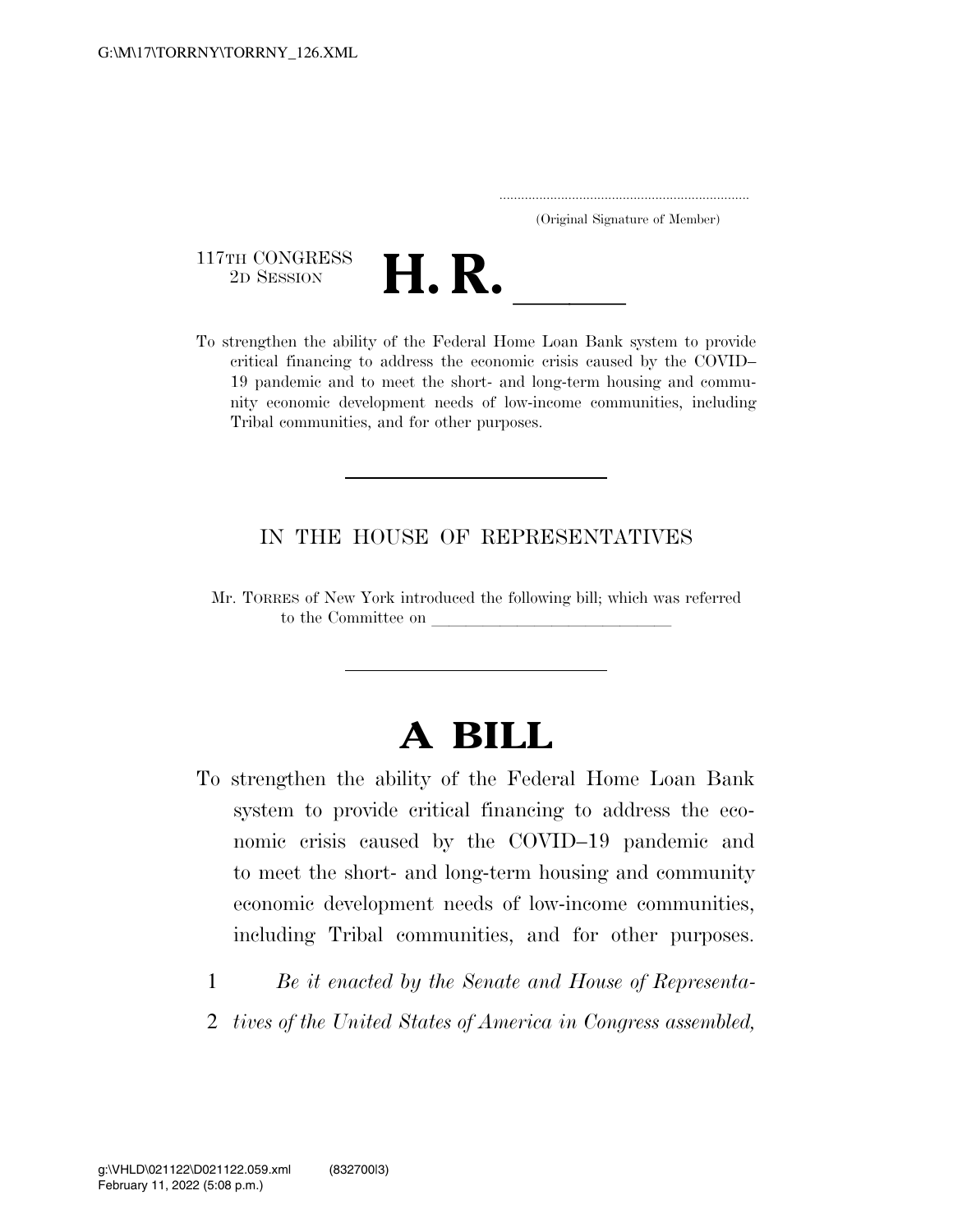# **SECTION 1. SHORT TITLE.**

 This Act may be cited as the ''Federal Home Loan Banks' Mission Implementation Act''.

#### **SEC. 2. PURPOSE.**

 The purpose of this Act is to promote economic recov- ery in response to the COVID–19 pandemic and to meet the short- and long-term housing and community eco- nomic development needs of low-income communities, in-cluding Tribal communities, by—

 (1) increasing the ability of the Federal Home Loan Banks to accept, as collateral, small business loans guaranteed by the Small Business Administra-tion;

 (2) authorizing the Federal Home Loan Banks to accept government insured or guaranteed loans as 16 collateral to support COVID–19 programs;

 (3) allowing Federal Home Loan Bank mem- bers that are community development financial insti- tutions or credit unions to pledge community finan- cial institution collateral, such as small business, small agriculture, and community development loans;

 (4) increasing funding for the Affordable Hous- ing Program required to be established by each Fed- eral Home Loan Bank under section 10(j) of the Federal Home Loan Bank Act (12 U.S.C. 1430(j))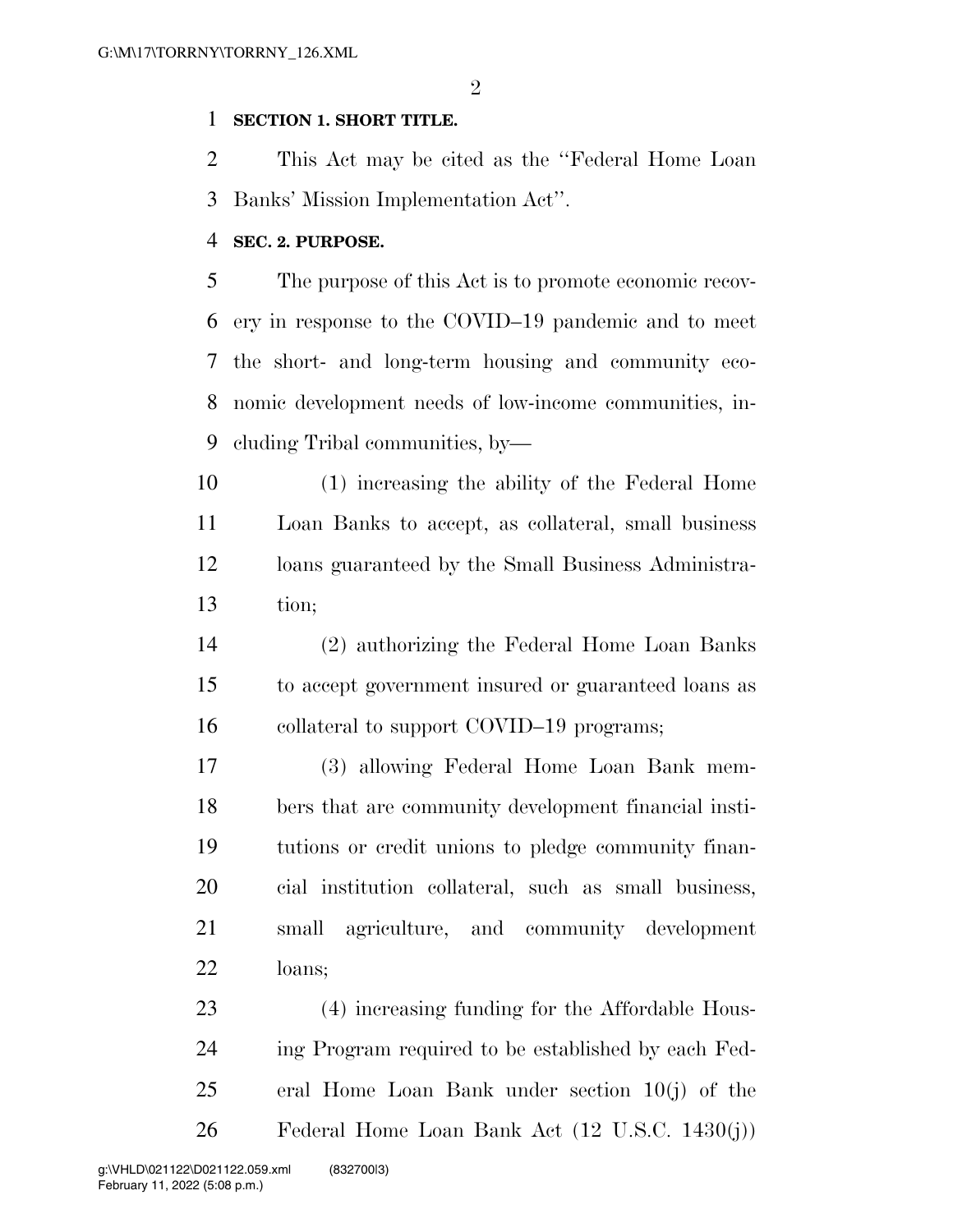and establishing a 2-percent set aside of the Afford- able Housing Program amount for federally recog-nized Indian Tribes and communities; and

 (5) requiring each Federal Home Loan Bank to establish a community economic development invest- ment program within the Federal Home Loan Bank system to generate financial opportunity, create jobs, and stimulate economic development in distressed urban, rural, Tribal, and suburban communities in the United States.

# **SEC. 3. FHLB ADVANCES SECURED BY SBA LOANS.**

 Section 7 of the Small Business Act (15 U.S.C. 636) is amended by adding at the end the following:

14 "(0) FEDERAL HOME LOAN BANK ADVANCES.—

 ''(1) DEFINITION OF BANK.—In this sub- section, the term 'Bank' means a Federal Home Loan Bank, as defined in section 2 of the Federal Home Loan Bank Act (12 U.S.C. 1422).

19 ''(2) ADVANCES.—A Bank that, in the exercise of its authority under section 10 of the Federal 21 Home Loan Bank Act (12 U.S.C. 1430) to make se- cured advances, accepts as collateral a loan guaran- teed by the Administration under this Act or any other provision of law, including loans guaranteed under section 7(a)—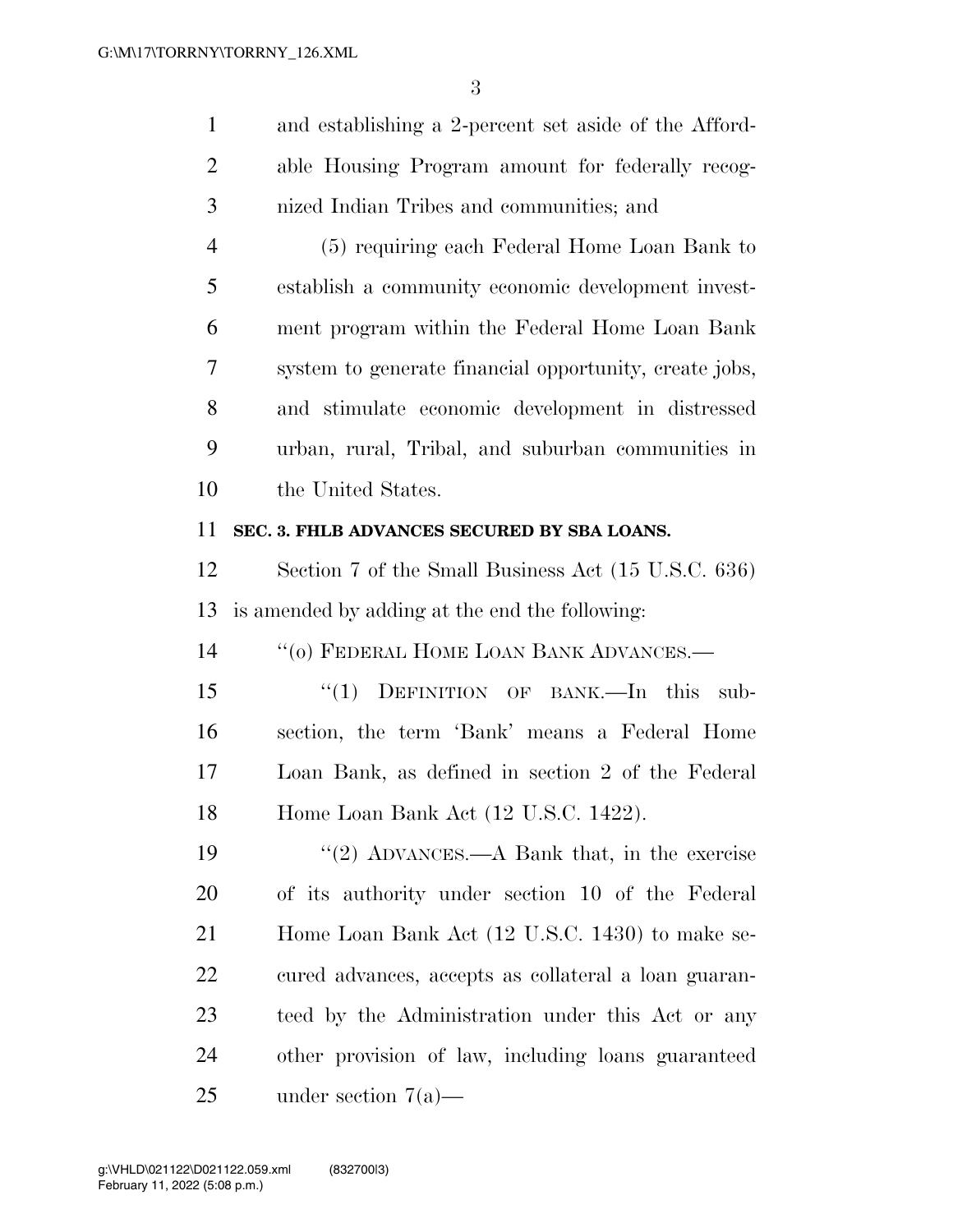| $\mathbf{1}$   | "(A) may exercise all of the rights and                           |
|----------------|-------------------------------------------------------------------|
| $\overline{2}$ | remedies contained in any pledge or similar se-                   |
| 3              | curity agreement between the Bank and the                         |
| $\overline{4}$ | lending or participating institution that made                    |
| 5              | or purchased the loan; and                                        |
| 6              | $\lq\lq (B)$ in the event of default on the loan,                 |
| 7              | shall possess the same rights and remedies as                     |
| 8              | such a lending or participating institution                       |
| 9              | would possess in the same circumstance, includ-                   |
| 10             | ing collecting monies due on the guarantee di-                    |
| 11             | rectly from the Administration.                                   |
| 12             | "(3) TRANSFER OF GUARANTEE.—In the event                          |
| 13             | that a Bank forecloses upon a guaranteed loan that                |
| 14             | was accepted as collateral under paragraph $(2)$ , the            |
| 15             | Bank may be the beneficiary of the guarantee obli-                |
| 16             | gation of the Administration on the loan.".                       |
| 17             | SEC. 4. MAKING GOVERNMENT GUARANTEED LOANS IN RE-                 |
| 18             | SPONSE TO THE COVID-19 CRISIS ELIGIBLE                            |
| 19             | <b>COLLATERAL FOR THE FEDERAL HOME LOAN</b>                       |
| 20             | <b>BANKS.</b>                                                     |
| 21             | Section $10(a)(3)$ of the Federal Home Loan Bank                  |
| 22             | Act $(12 \text{ U.S.C. } 1430(a)(3))$ is amended by adding at the |
| 23             | end the following:                                                |
| 24             | "(F) Loans guaranteed or insured by the                           |
| 25             | United States Government or any agency there-                     |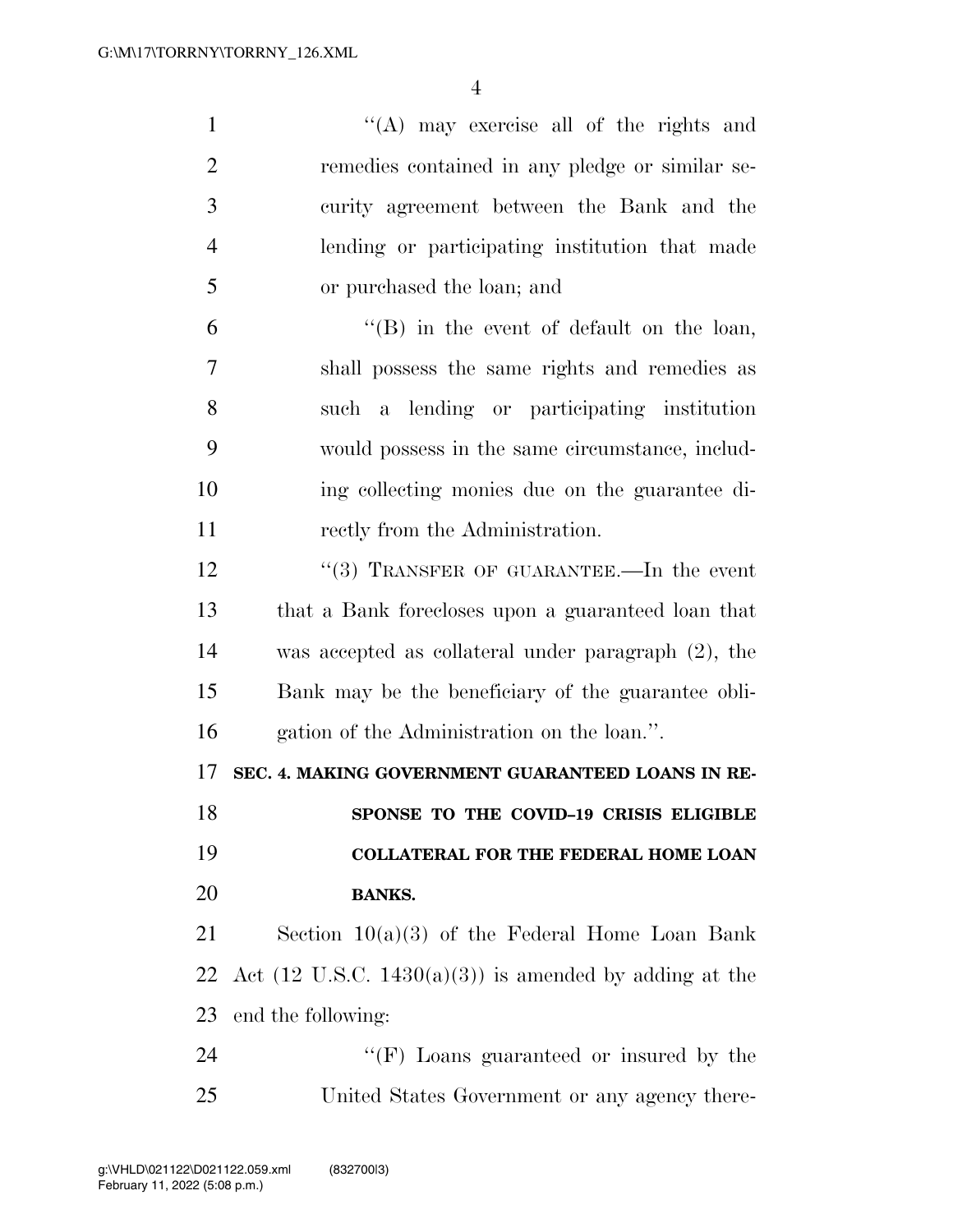| $\mathbf{1}$   | of and made by any member under programs or           |
|----------------|-------------------------------------------------------|
| $\overline{2}$ | facilities established by the Secretary of the        |
| 3              | Treasury or the Board of Governors of the Fed-        |
| $\overline{4}$ | eral Reserve System under the CARES Act               |
| 5              | (Public Law 116–136) or other similar pro-            |
| 6              | grams or facilities in subsequently enacted Acts      |
| 7              | to address the impact to the economy from the         |
| 8              | COVID-19 crisis, or other similar programs or         |
| 9              | facilities established under section $13(3)$ of the   |
| 10             | Federal Reserve Act $(12 \text{ U.S.C. } 343(3))$ .   |
| 11             | $\lq\lq(G)$ Loans guaranteed by the Small Busi-       |
| 12             | ness Administration under the Small Business          |
| 13             | Act (15 U.S.C. 631 et seq.) or any other provi-       |
| 14             | sion of law.".                                        |
| 15             | SEC. 5. ADDING CREDIT UNIONS TO THE DEFINITION OF     |
| 16             | COMMUNITY FINANCIAL INSTITUTIONS AND                  |
| 17             | <b>EXPANDING THE PURPOSES OF ADVANCES</b>             |
| 18             | AND COLLATERAL AVAILABLE TO CERTAIN                   |
| 19             | COMMUNITY DEVELOPMENT FINANCIAL IN-                   |
| 20             | STITUTIONS.                                           |
| 21             | (a) DEFINITIONS.—Section 2 of the Federal Home        |
|                | 22 Loan Bank Act (12 U.S.C. 1422) is amended in para- |
|                | 23 graph $(10)$ —                                     |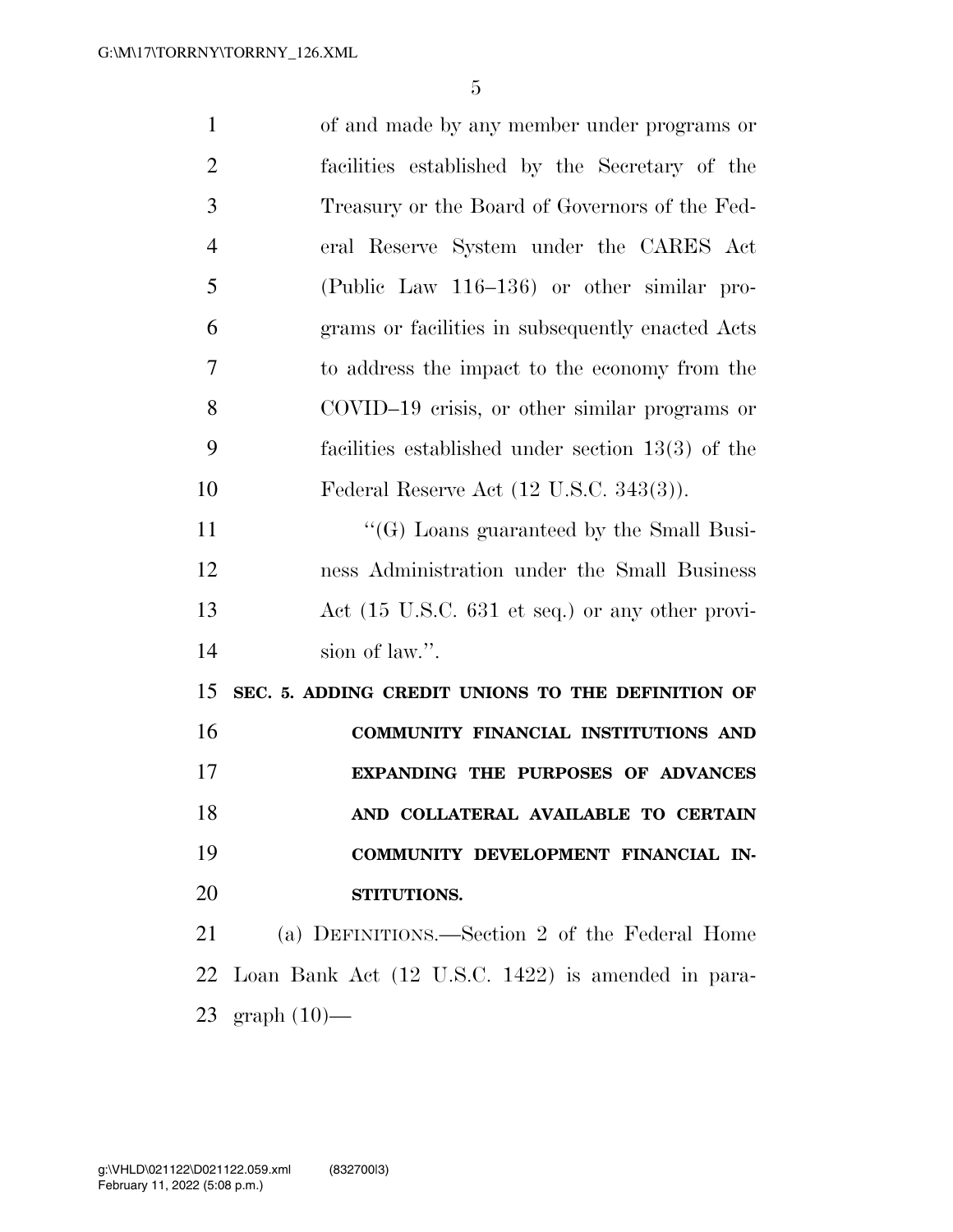| $\mathbf{1}$   | $(1)$ by striking "INSTITUTION.—" and all that                          |
|----------------|-------------------------------------------------------------------------|
| $\overline{2}$ | follows through "The term" and inserting "INSTITU-                      |
| 3              | TION.—The term";                                                        |
| $\overline{4}$ | (2) in subparagraph $(A)(i)$ , by inserting " $(12)$                    |
| 5              | U.S.C. 1811 et seq.) or the Federal Credit Union                        |
| 6              | Act $(12 \text{ U.S.C. } 1751 \text{ et seq.})$ " before the semicolon; |
| 7              | $(3)$ by renumbering clauses (i) and (ii) as sub-                       |
| 8              | paragraphs $(A)$ and $(B)$ , respectively, and adjusting                |
| 9              | the margins accordingly; and                                            |
| 10             | (4) by adding at the end the following:                                 |
| 11             | $\lq\lq$ <sup>c</sup> (C) has been certified as a community de-         |
| 12             | velopment financial institution (as such term is                        |
| 13             | defined in section 103 of the Riegle Community                          |
| 14             | Development and Regulatory Improvement Act                              |
| 15             | of $1994$ (12 U.S.C. 4702) by the Secretary of                          |
| 16             | the Treasury;                                                           |
| 17             | "(D) COLLATERAL PLEDGED BY COMMU-                                       |
| 18             | DEVELOPMENT FINANCIAL INSTITU-<br>NITY                                  |
| 19             | TION.—Any asset pledged as collateral by a                              |
| 20             | Community Financial Development Institution                             |
| 21             | to secure an advance from a Federal Home                                |
| 22             | Loan Bank shall be exempt from sections 701                             |
| 23             | et seq. and 1101 et seq. of title 11, United                            |
| 24             | States Code, and any proceeding the reunder.".                          |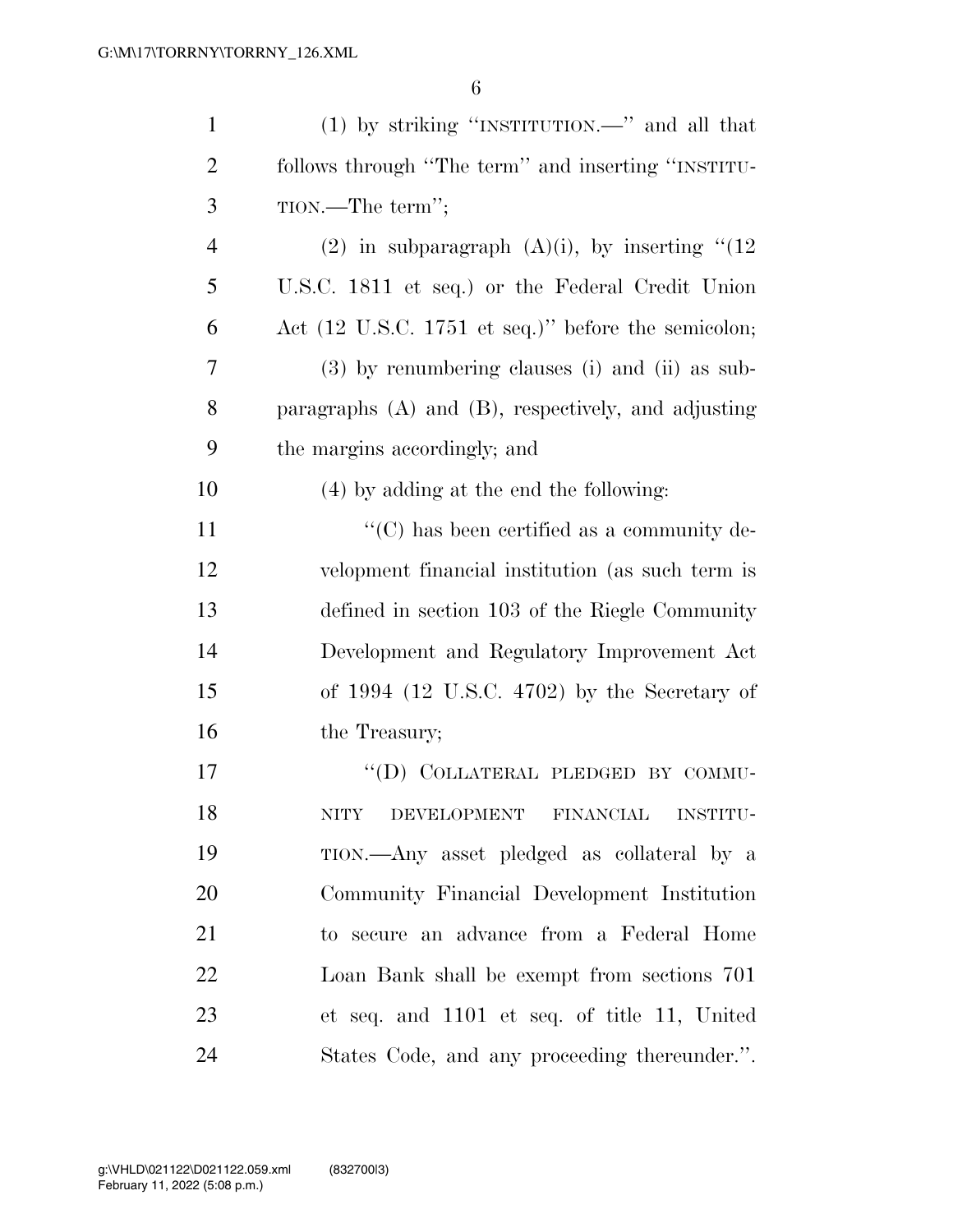# **SEC. 6. LETTERS OF CREDIT ON TAX EXEMPT BONDS.**

 (a) IN GENERAL.—Clause (iv) of section 149(b)(3)(A) of the Internal Revenue Code of 1986 is amended by striking ''a bond during the period beginning on the date of the enactment of this clause and ending on December 31, 2010'' and inserting ''a municipal bond (as defined in section 75(b)(1)) on or after the date of enactment of the Federal Home Loan Banks' Mission Im-plementation Act''.

 (b) SAFETY AND SOUNDNESS REQUIREMENTS.— Subparagraph (E) of section 149(b)(3) of the Internal Revenue Code of 1986 is amended by striking ''which are at least'' and all that follows through the period and in- serting ''as are established by the Director of the Federal Housing Finance Agency from time to time.''.

 (c) EFFECTIVE DATE.—The amendments made by this section shall apply to guarantees made after the date of enactment of this Act.

# **SEC. 7. AFFORDABLE HOUSING PROGRAM.**

 (a) IN GENERAL.—Section 10(j) of the Federal Home Loan Bank Act (12 U.S.C. 1430) is amended—

- 22  $(1)$  in paragraph  $(3)$ —
- (A) in the matter preceding subparagraph (A), by striking ''such as the following:'' and in-25 serting "such as—";
- 26 (B) in subparagraph  $(A)$ —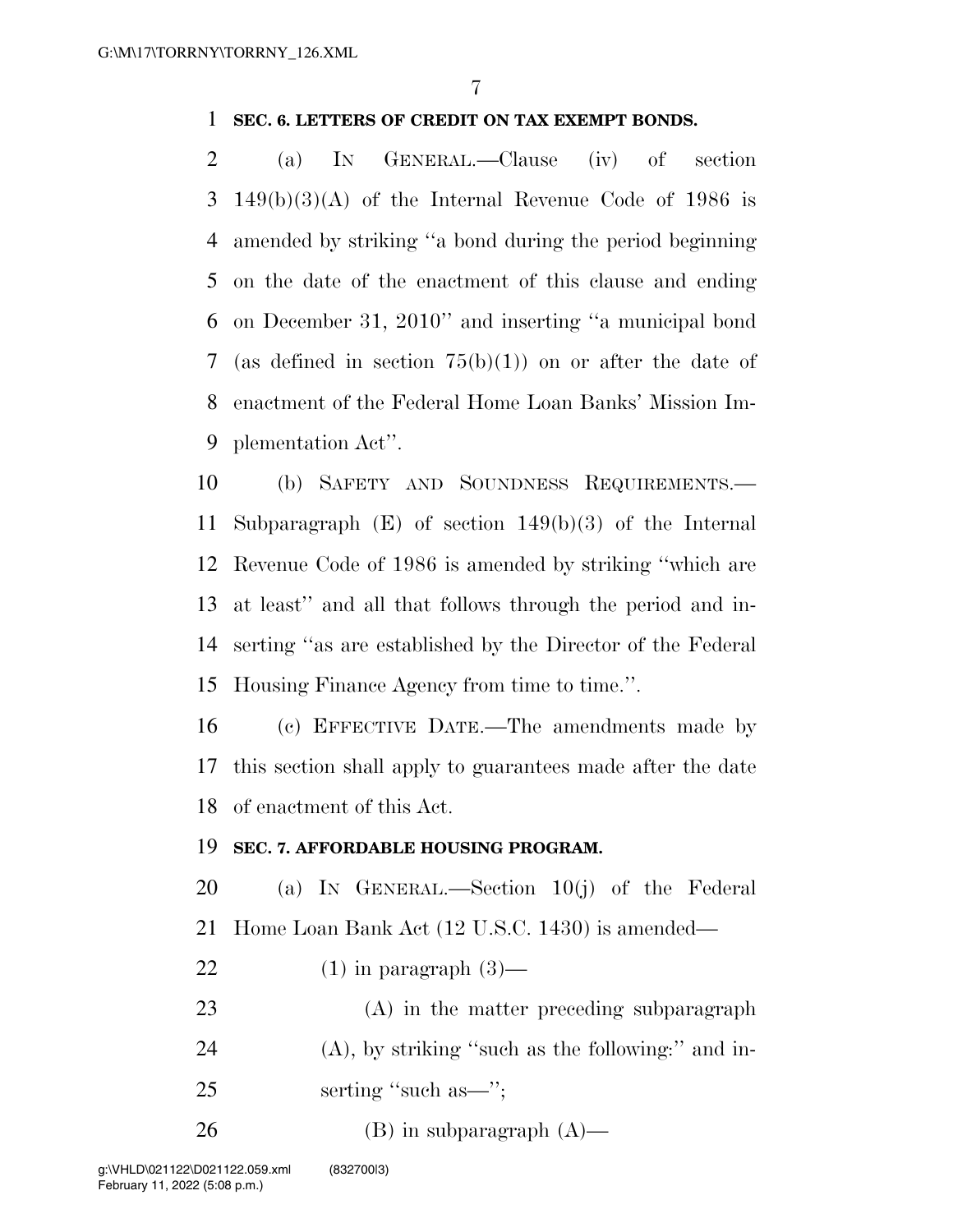| $\mathbf{1}$   | (i) by inserting "the" before "pur-            |
|----------------|------------------------------------------------|
| $\overline{2}$ | chase"; and                                    |
| 3              | (ii) by striking the comma at the end          |
| $\overline{4}$ | and inserting a semicolon;                     |
| 5              | $(C)$ in subparagraph $(B)$ —                  |
| 6              | (i) by inserting "the" before "pur-            |
| $\tau$         | chase"; and                                    |
| 8              | (ii) by striking "and" at the end;             |
| 9              | (D) in subparagraph $(C)$ —                    |
| 10             | (i) by inserting "the" before "pur-            |
| 11             | chase"; and                                    |
| 12             | (ii) by striking the period at the end         |
| 13             | and inserting a semicolon; and                 |
| 14             | (iii) by adding at the end the fol-            |
| 15             | lowing:                                        |
| 16             | "(D) the purchase or rehabilitation of         |
| 17             | housing financed by a community land trust;    |
| 18             | and                                            |
| 19             | $\lq\lq$ (E) the purchase or rehabilitation of |
| 20             | housing in qualified manufactured home com-    |
| 21             | munities."; and                                |
| 22             | $(2)$ in paragraph $(5)(C)$ —                  |
| 23             | $(A)$ by striking "10 percent" and inserting   |
| 24             | "20 percent"; and                              |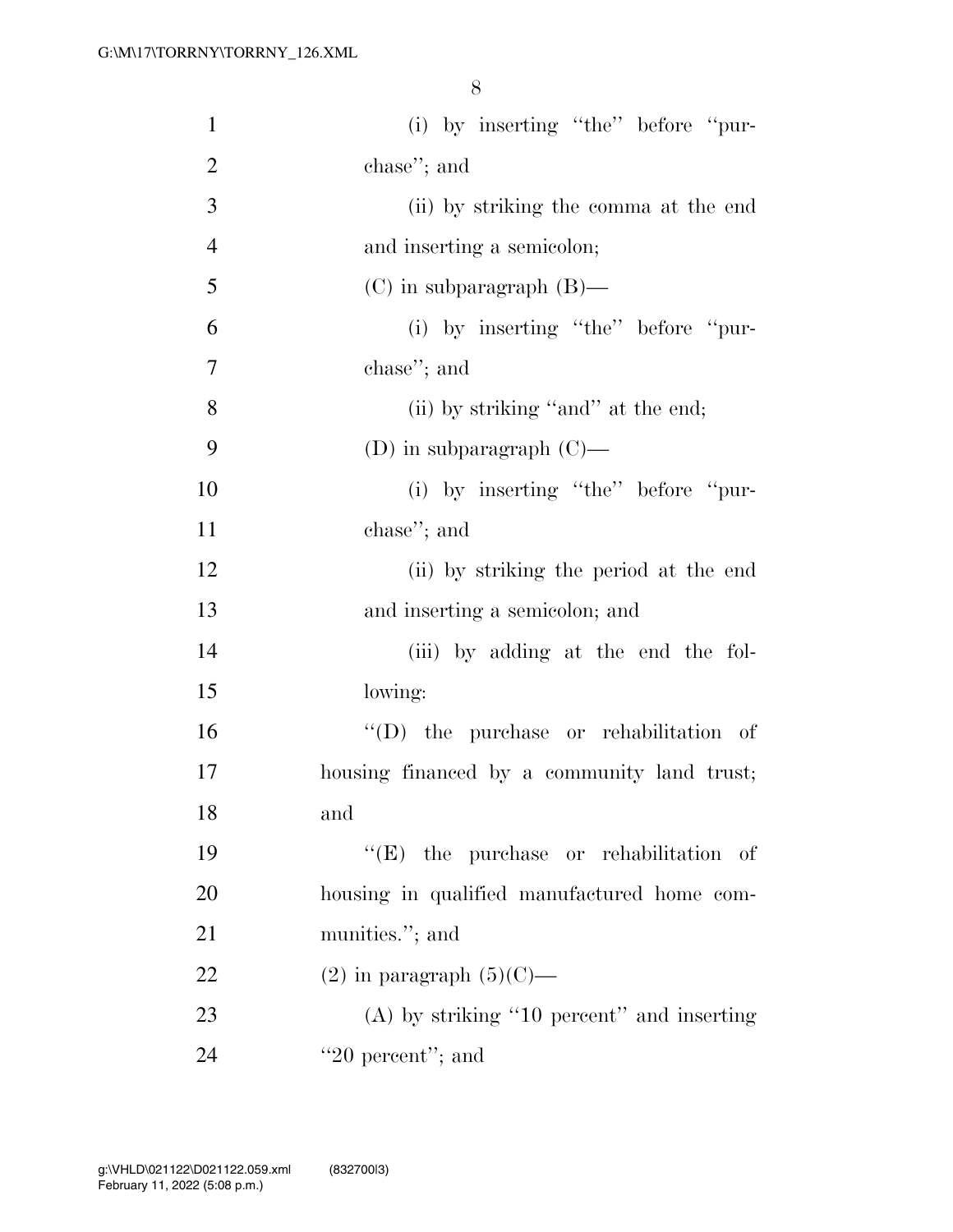(B) by adding at the end the following: 2 <sup>"</sup>Of such contribution, an amount equal to not less than 2 percent of 20 percent of the pre- ceding year's net income shall be provided as advances to benefit federally recognized Indian Tribes or communities, which may include a Bank providing advances outside of the district of the Bank and shall provide grants or sub- sidized advances through the Affordable Hous- ing Program benefitting federally recognized In- dian Tribes and communities, which includes grants and awards outside of the district of a Bank.''. (b) DEFINITIONS.—Section 2 of the Federal Home Loan Bank Act (12 U.S.C. 1422) is amended by adding at the end the following: 17 ''(14) MANUFACTURED HOME.—The term 'manufactured home' has the meaning given the term in section 603 of the National Manufactured Housing Construction and Safety Standards Act of 21 1974 (42 U.S.C. 5402). 22 "(15) QUALIFIED MANUFACTURED HOME COM- MUNITY.— 24 "(A) In GENERAL.—The term 'qualified

manufactured home community' means—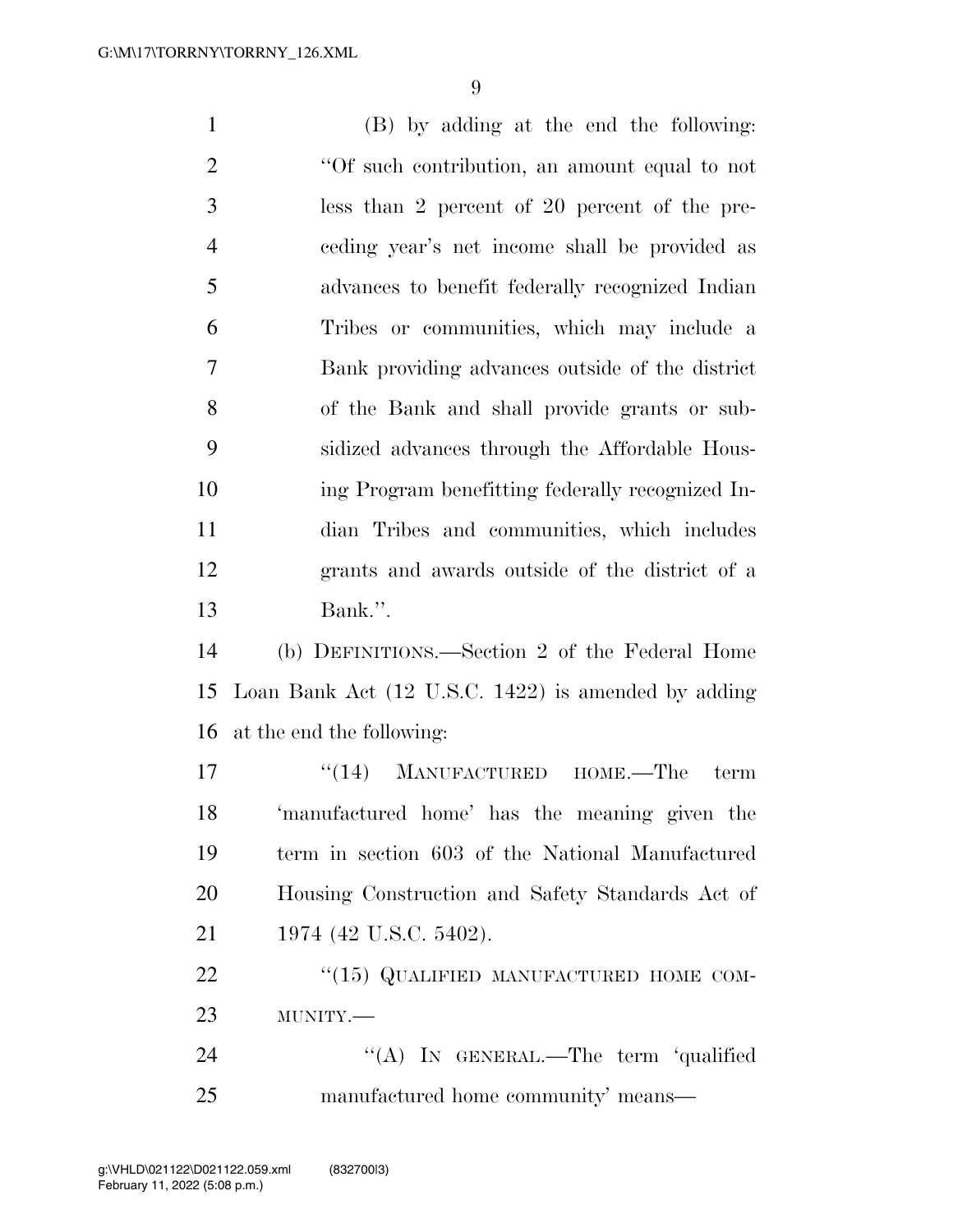| $\mathbf{1}$   | "(i) a cooperative controlled by resi-     |
|----------------|--------------------------------------------|
| $\overline{2}$ | dents or a nonprofit or municipal housing  |
| 3              | corporation established pursuant to the    |
| $\overline{4}$ | laws of the State in which the property    |
| 5              | used as a manufactured home community      |
| 6              | is located; and                            |
| $\tau$         | $``(ii)(I)$ in the case of a community     |
| 8              | owned by a cooperative corporation or      |
| 9              | membership nonprofit, with membership      |
| 10             | interests that are sold on a non-appre-    |
| 11             | ciating basis, has only 1 class of member- |
| 12             | ship consisting solely of residents and    |
| 13             | homeowners that occupy a home in that      |
| 14             | manufactured home community; or            |
| 15             | $\lq\lq$ (II) in the case of a community   |
| 16             | owned by a nonprofit corporation—          |
| 17             | $\cdot$ (aa) the nonprofit exists for the  |
| 18             | purposes of preserving and improving       |
| 19             | affordable housing and is primarily        |
| 20             | for residential purposes; and              |
| 21             | "(bb) the intent of the nonprofit          |
| 22             | in acquiring the community is for the      |
| 23             | purposes of preserving and improving       |
| 24             | the manufactured home community.           |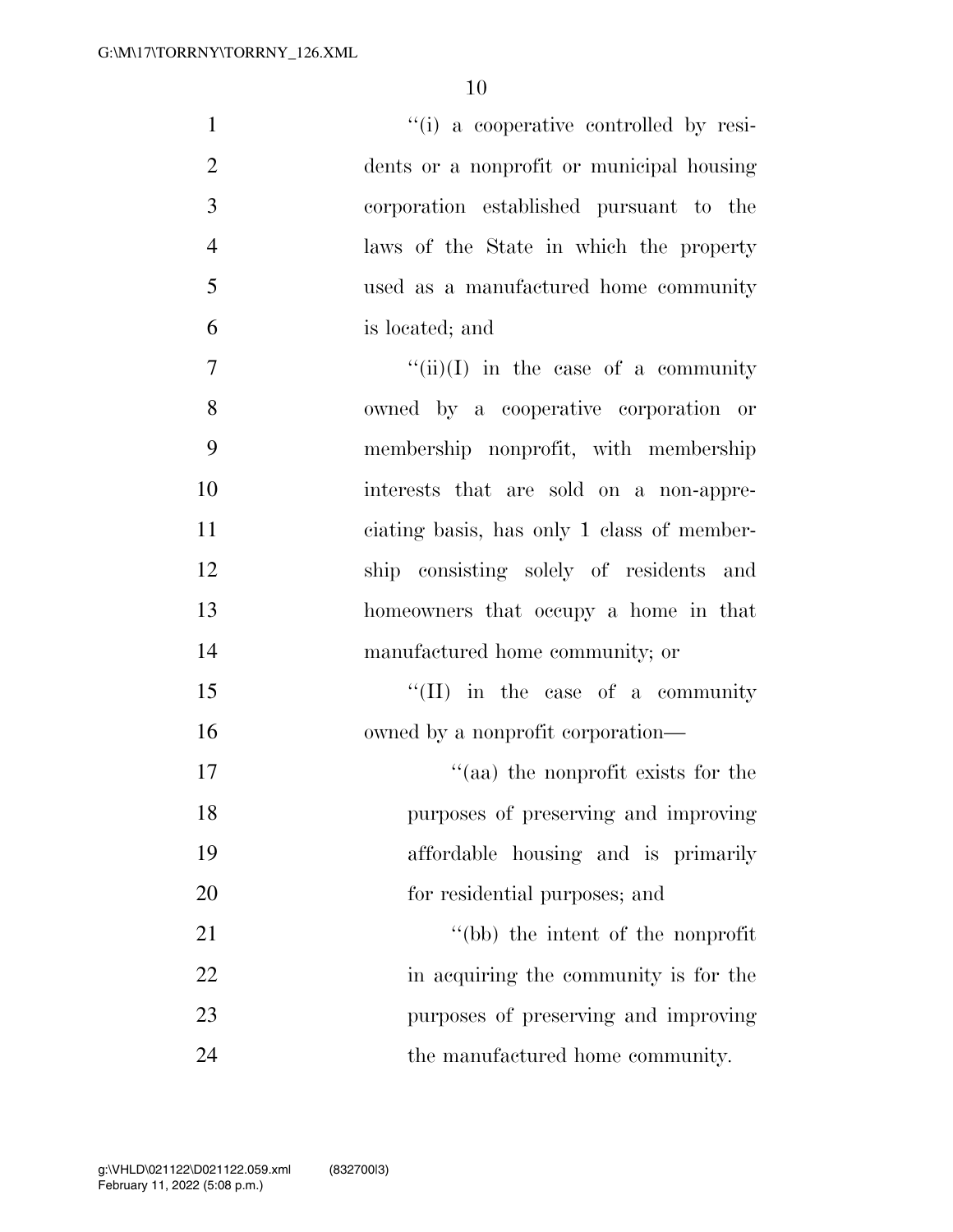| $\mathbf{1}$   | "(B) GOVERNANCE.—An entity shall not                  |
|----------------|-------------------------------------------------------|
| $\overline{2}$ | be treated as a qualified manufactured home           |
| 3              | community unless governance of the entity is          |
| $\overline{4}$ | carried out by members elected to a board of          |
| 5              | directors with voting structured equitably            |
| 6              | among all members.".                                  |
| 7              | (c) TECHNICAL AND CONFORMING AMENDMENTS.-             |
| 8              | Section 10 of the Federal Home Loan Bank Act (12)     |
| 9              | U.S.C. $1430$ ) is amended—                           |
| 10             | $(1)$ in subsection $(e)$ , by striking "Federal home |
| 11             | loan bank" and inserting "Federal Home Loan           |
| 12             | Bank";                                                |
| 13             | $(2)$ in subsection $(j)$ —                           |
| 14             | $(A)$ in paragraph $(2)$ , in the matter pre-         |
| 15             | eeding subparagraph (A), by striking "Board's         |
| 16             | regulations" and inserting "regulations promul-       |
| 17             | gated by the Director";                               |
| 18             | $(B)$ in paragraph $(6)(C)$ , in the second           |
| 19             | sentence, by striking "Board's decision" and in-      |
| 20             | serting "decision of the Director";                   |
| 21             | $(C)$ in paragraph $(8)$ , in the matter pre-         |
| 22             | eeding subparagraph (A), by striking "para-           |
| 23             | graph" and inserting "subsection";                    |
| 24             | (D) in paragraph $(12)$ —                             |
| 25             | (i) in subparagraph $(A)$ —                           |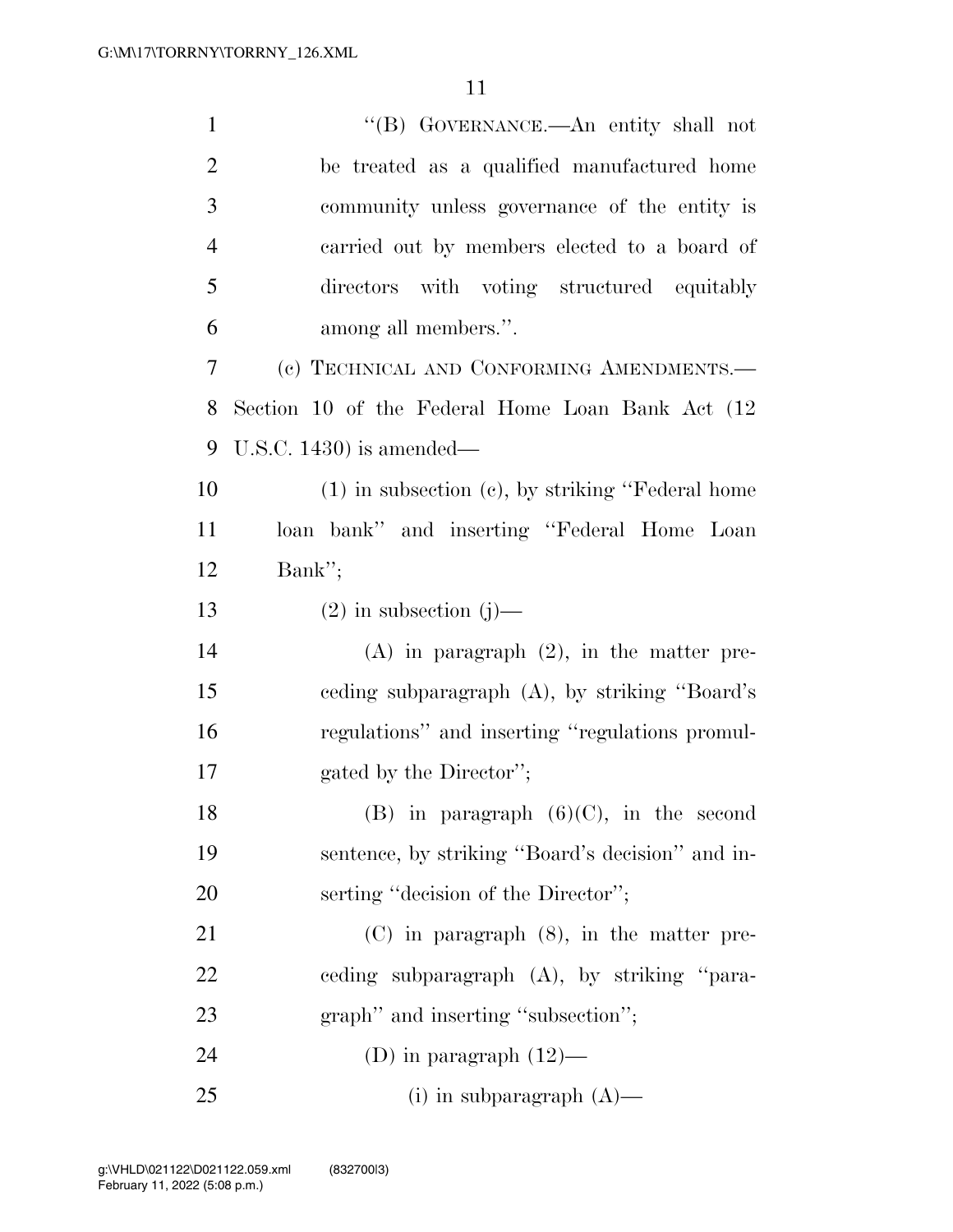| $\mathbf{1}$   | $(I)$ by inserting "IN GENERAL.—                          |
|----------------|-----------------------------------------------------------|
| $\overline{2}$ | " before "The Director"; and                              |
| 3              | (II) by striking "to the Congress"                        |
| $\overline{4}$ | and"; and                                                 |
| 5              | (ii) in subparagraph $(B)$ , by inserting                 |
| 6              | "ANALYSES.—" before "The analyses";                       |
| 7              | and                                                       |
| 8              | $(E)$ in paragraph $(13)$ , in the matter pre-            |
| 9              | eeding subparagraph (A), by striking "sub-                |
| 10             | section—" and inserting "subsection:".                    |
| 11             | SEC. 8. COMMUNITY INVESTMENT CASH ADVANCE AND             |
| 12             | <b>COMMUNITY</b><br><b>ECONOMIC</b><br><b>DEVELOPMENT</b> |
|                |                                                           |
| 13             | <b>GRANTS PROGRAM.</b>                                    |
| 14             | (a) IN GENERAL.—Section 10 of the Federal Home            |
| 15             | Loan Bank Act (12 U.S.C. 1430) is amended by inserting    |
| 16             | after subsection (e) the following:                       |
| 17             | "(f) COMMUNITY INVESTMENT CASH ADVANCE AND                |
| 18             | COMMUNITY ECONOMIC DEVELOPMENT PROGRAM.-                  |
| 19             | "(1) IN GENERAL.—Pursuant to regulations                  |
| 20             | promulgated by the Director, each Bank—                   |
| 21             | $\lq\lq$ may establish community investment               |
| 22             | cash advance programs to provide financing for            |
| 23             | members or nonmember mortgagees eligible to               |
| 24             | receive advances under section 10b to provide             |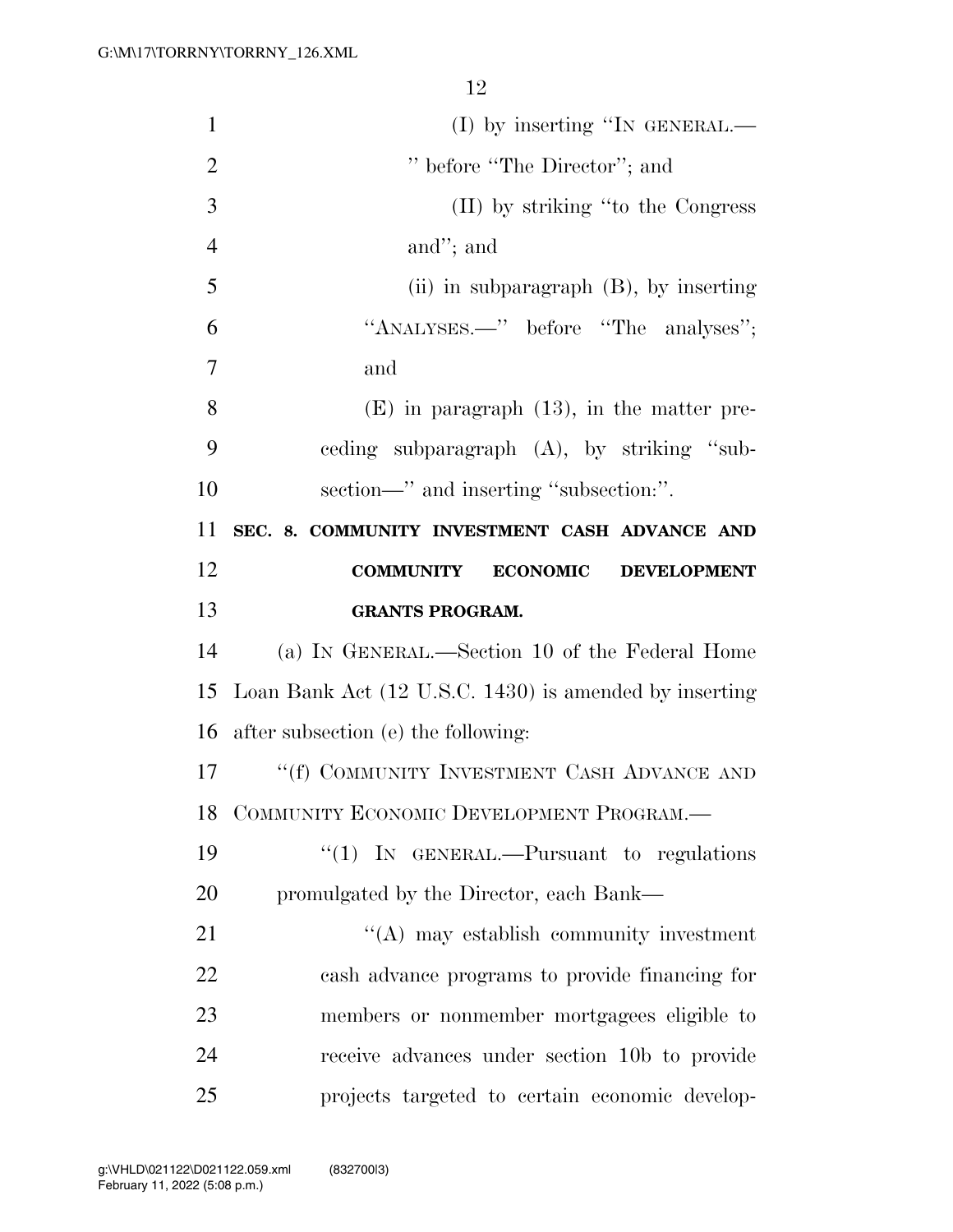| $\mathbf{1}$   | ment activities and specific beneficiaries, includ-   |
|----------------|-------------------------------------------------------|
| $\overline{2}$ | ing certain geographic areas and at certain tar-      |
| 3              | geted income levels established by the Bank           |
| $\overline{4}$ | with the prior approval of Director; and              |
| 5              | $\lq\lq (B)$ shall provide targeted community eco-    |
| 6              | nomic development grants and lending.                 |
| 7              | "(2) MIXED-USE PROJECTS.—With respect to a            |
| 8              | project funded under a program established under      |
| 9              | this subsection involving a combination of housing    |
| 10             | projects and economic development projects, only the  |
| 11             | economic development components of the project        |
| 12             | shall be required to meet the appropriate targeted    |
| 13             | income level for the program.                         |
| 14             | PRICING AND AVAILABILITY<br>(3)<br>$AD-$<br>OF        |
| 15             | VANCES.—A Bank shall price advances to members        |
| 16             | under this subsection as provided in section 1266.5   |
| 17             | of title 12, Code of Federal Regulations, or any suc- |
| 18             | cessor regulation, and may price such advances at     |
| 19             | rates below the price of advances of similar amounts, |
| 20             | maturities, and terms made pursuant to subsection     |
| 21             | (a).                                                  |
| 22             | "(4) ADVANCES TO NON-MEMBER MORTGAGEES                |
| 23             | ELIGIBLE TO RECEIVE ADVANCES.-                        |
| 24             | "(A) IN GENERAL.—A Bank may offer ad-                 |
| 25             | vances under a program established under this         |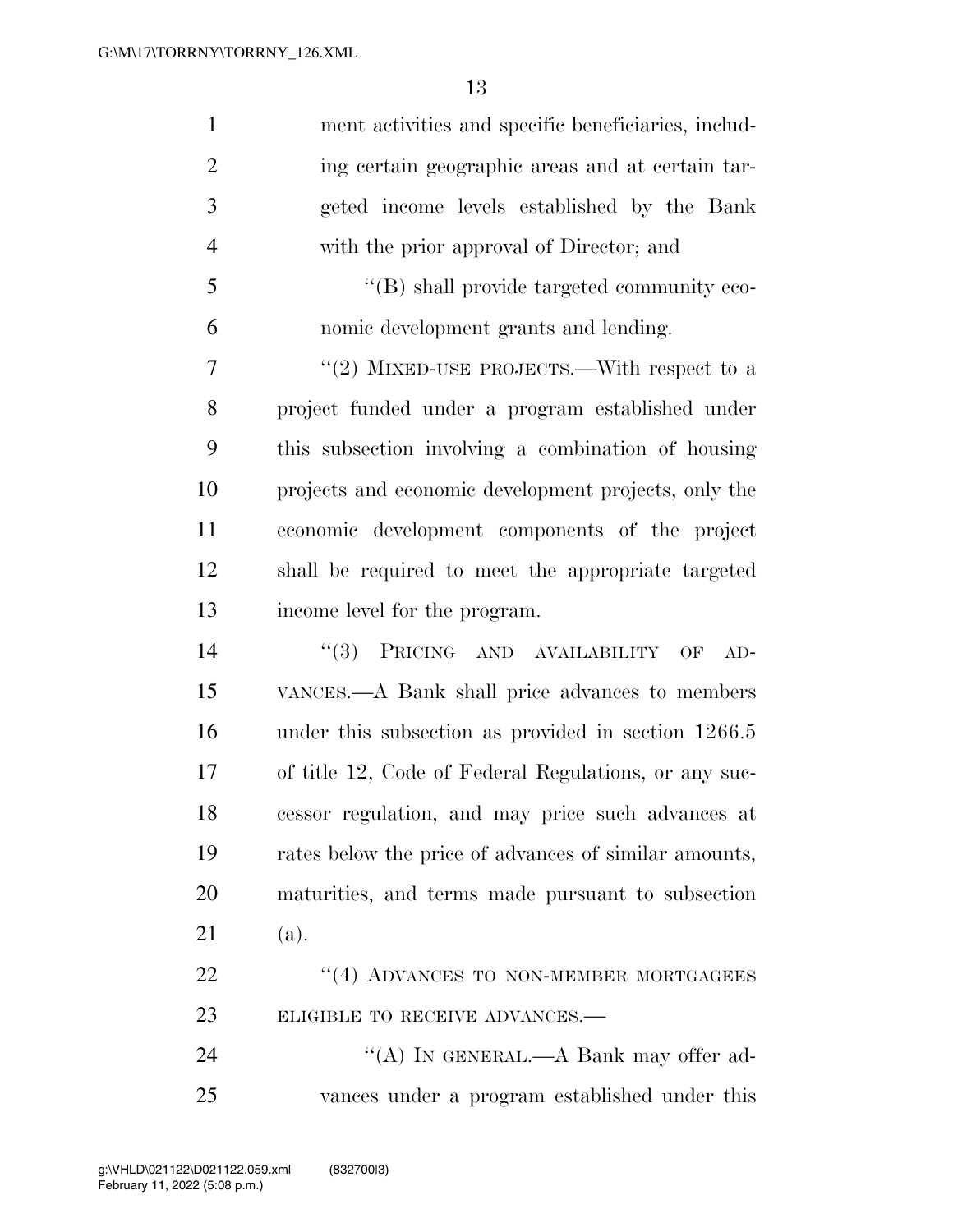subsection to non-member mortgagees eligible to receive advances under subsection (b) at the Bank's option.

 ''(B) PRICING.—A Bank shall price ad- vances under this paragraph to non-member mortgagees eligible to receive advances under section 10b as provided in section 1266.17 of 8 title 12, Code of Federal Regulations, or any successor regulation, and may price such ad- vances at rates below the price of advances of similar amounts, maturities, and terms made pursuant to section 10b.

 ''(5) PRICING PASS-THROUGH.—A Bank may require that borrowers receiving advances made under a program established under this subsection pass through the benefit of any price reduction from regular advance pricing to borrowers of the Bank.

18  $"(6)$  DISCOUNT FUND.—

 ''(A) IN GENERAL.—A Bank may establish a discount fund that the Bank may use to re- duce the price of advances made under a pro- gram established under this subsection below 23 the advance prices provided for by part 1292 of title 12, Code of Federal Regulations, or any successor regulation.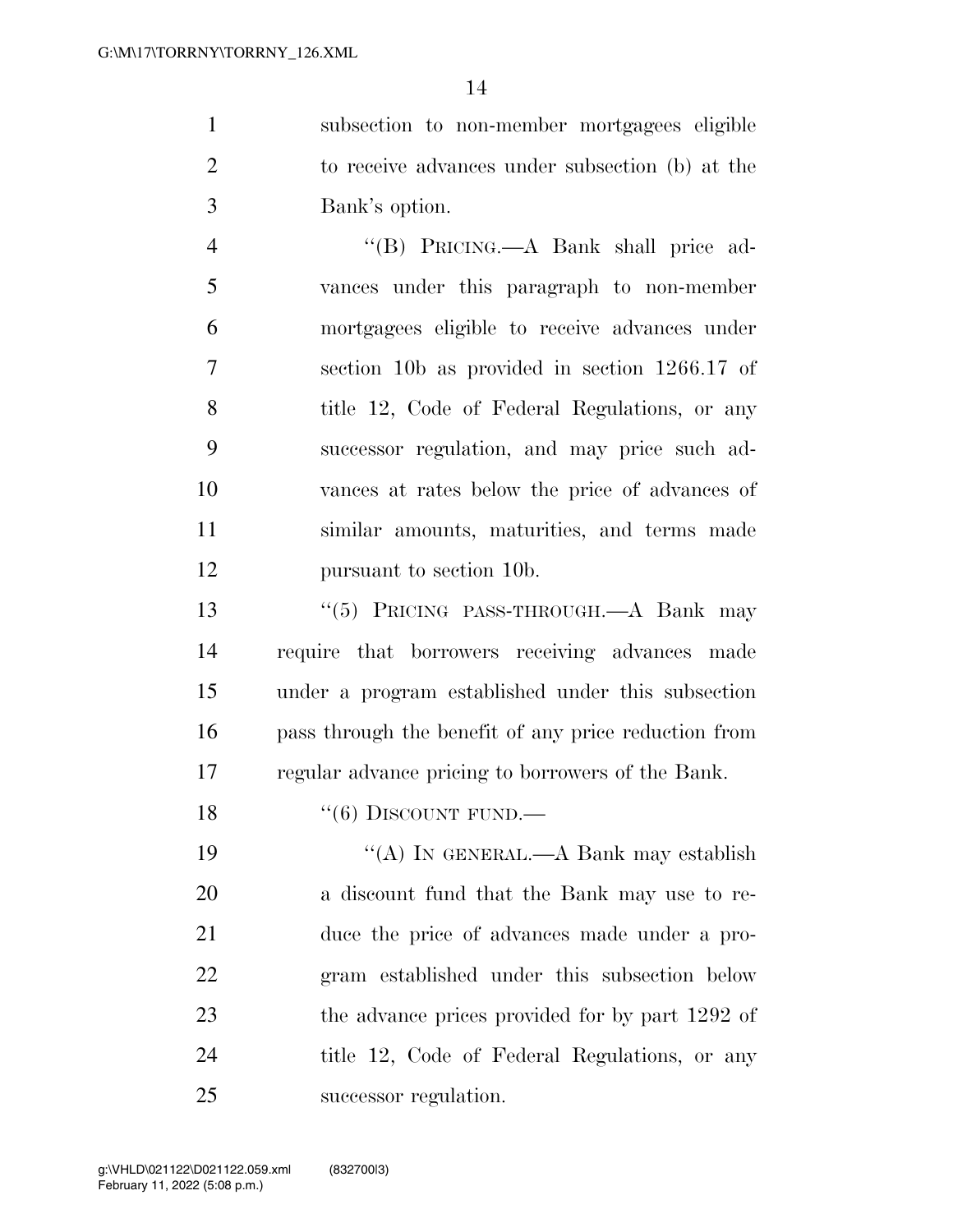| $\mathbf{1}$   | "(B) FAIR DISTRIBUTION SCHEME.-Price          |
|----------------|-----------------------------------------------|
| $\overline{2}$ | reductions made through a discount fund under |
| 3              | subparagraph (A) shall be made in accordance  |
| $\overline{4}$ | with a fair distribution scheme.              |
| 5              | "(7) COMMUNITY ECONOMIC DEVELOPING            |
| 6              | GRANTS AND LENDING.                           |
| $\overline{7}$ | "(A) DEFINITIONS.—In this paragraph:          |
| 8              | "(i) ELIGIBLE ENTITY.—The term 'el-           |
| 9              | igible entity' means—                         |
| 10             | $\lq\lq$ (I) a locally owned nonprofit or-    |
| 11             | ganization described in<br>section            |
| 12             | $501(e)(3)$ of the Internal Revenue           |
| 13             | Code of 1986 and exempt from tax-             |
| 14             | ation under section $501(a)$ of such          |
| 15             | Code or a community development               |
| 16             | corporation—                                  |
| 17             | "(aa) that has experience in                  |
| 18             | developing and managing<br>$-$ eco-           |
| 19             | nomic development projects;                   |
| <b>20</b>      | "(bb) that is governed by a                   |
| 21             | board of directors consisting of              |
| 22             | residents of the community and                |
| 23             | business and civic leaders; and               |
| 24             | "(cc) the principal purpose                   |
| 25             | of which is to plan, develop, or              |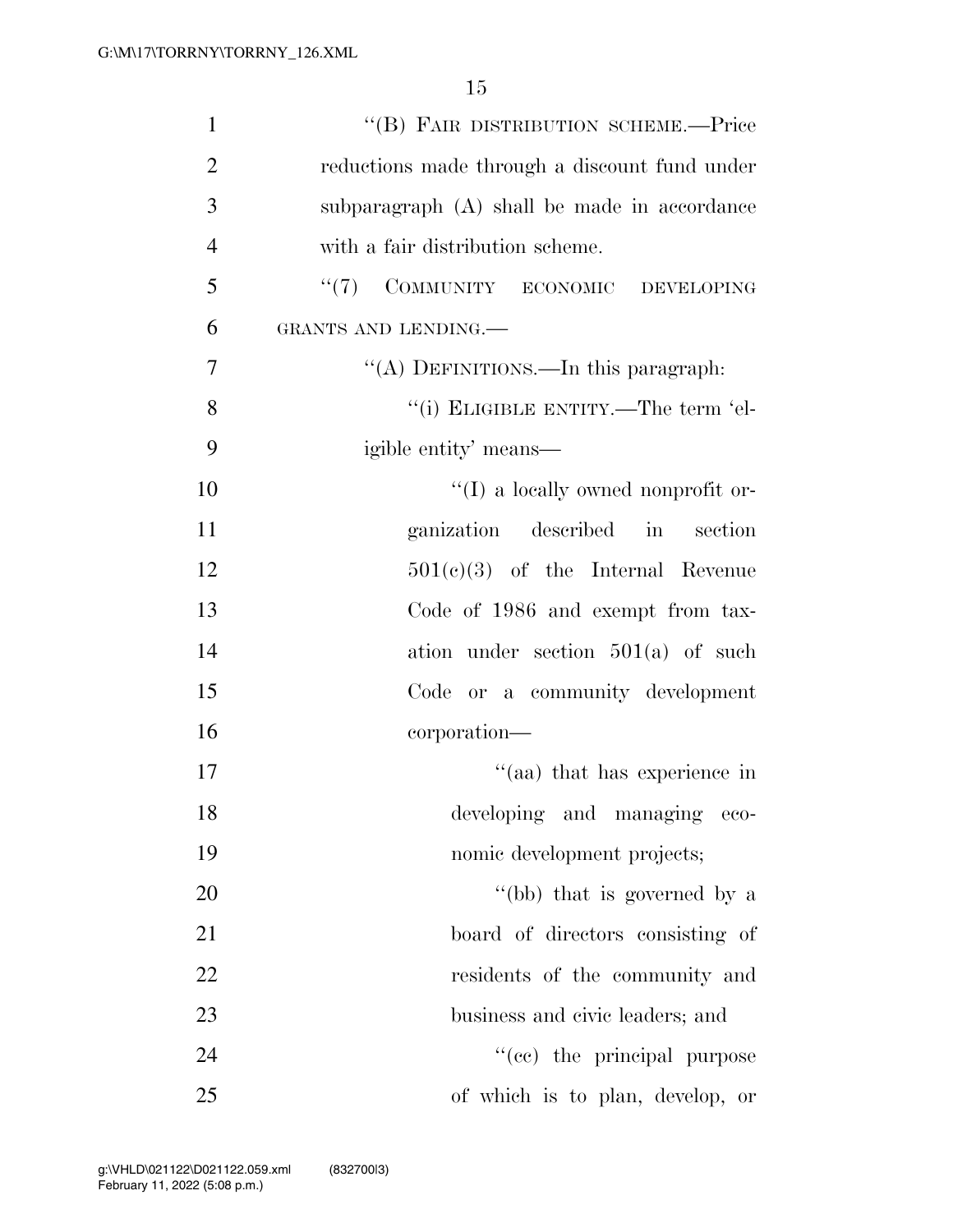| $\mathbf{1}$   | manage low-income housing or               |
|----------------|--------------------------------------------|
| $\overline{2}$ | community development projects;            |
| 3              | "(II) a non-depository commu-              |
| $\overline{4}$ | nity development financial institution,    |
| 5              | as defined in section 103 of the Riegle    |
| 6              | Community Development and Regu-            |
| 7              | latory Improvement Act of 1994 (12)        |
| 8              | U.S.C. $4702$ ), that is certified by the  |
| 9              | Community Development Financial            |
| 10             | Institutions Fund under<br>section         |
| 11             | $1805.201$ of title 12, Code of Federal    |
| 12             | Regulations, or any successor regula-      |
| 13             | tion;                                      |
| 14             | "(III) a federally recognized In-          |
| 15             | dian Tribe or community; or                |
| 16             | $\lq\lq$ (IV) a regional or national non-  |
| 17             | profit community development or co-        |
| 18             | operative development intermediary.        |
| 19             | "(ii) LOW-INCOME COMMUNITY.—The            |
| 20             | term 'low-income community' has the        |
| 21             | meaning given the term in section $45D(e)$ |
| 22             | of the Internal Revenue Code of 1986.      |
| 23             | "(iii) RURAL COMMUNITY.—The term           |
| 24             | 'rural community' means a city, town, or   |
| 25             | Census Designated Place with a population  |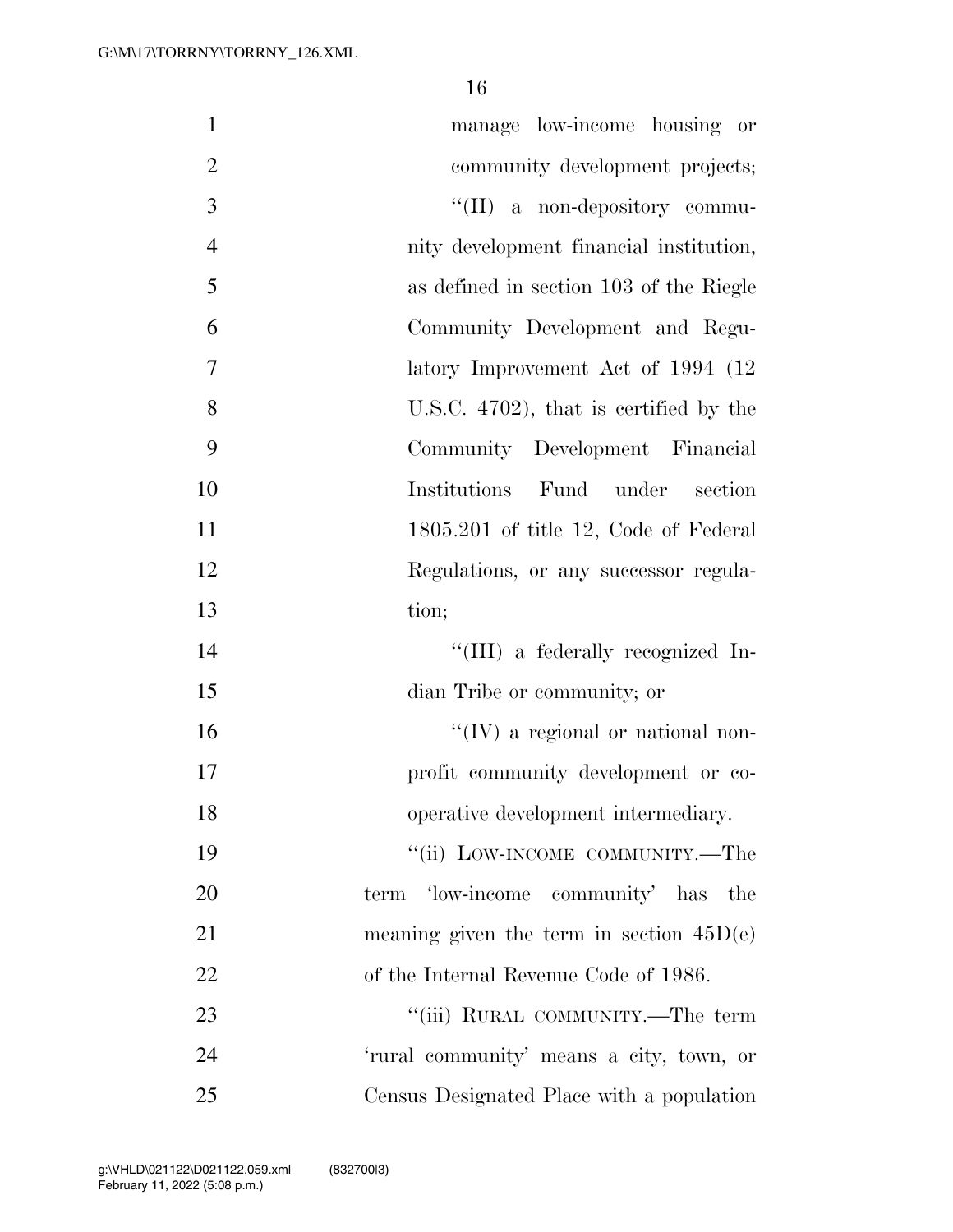| $\mathbf{1}$   | of not more than $20,000$ , according to the    |
|----------------|-------------------------------------------------|
| $\overline{2}$ | most recent decennial census conducted by       |
| 3              | the Bureau of the Census.                       |
| $\overline{4}$ | "(iv) VERY LOW-INCOME HOUSE-                    |
| 5              | HOLD.—The term 'very low-income house-          |
| 6              | hold' means a household with an income          |
| 7              | that is not greater than 50 percent of the      |
| 8              | area median income.                             |
| 9              | "(B) REQUIREMENT.—Each Bank shall               |
| 10             | establish a program to provide advances to      |
| 11             | members engaged in lending to eligible entities |
| 12             | for economic development activities that serve  |
| 13             | low-income or rural communities.                |
| 14             | "(C) USE OF FUNDS.—The entire amount            |
| 15             | of a grant or advance provided under this para- |
| 16             | $graph$ —                                       |
| 17             | "(i) shall be used for eligible activities      |
| 18             | under paragraph $(7)(D)$ ; and                  |
| 19             | "(ii) shall not be used for the purpose         |
| 20             | of financial education or to support a          |
| 21             | sports stadium or arena.                        |
| 22             | $\lq\lq (D)$<br>ELIGIBLE ACTIVITIES.-Economic   |
| 23             | development activities that are eligible to be  |
| 24             | carried out under this paragraph include—       |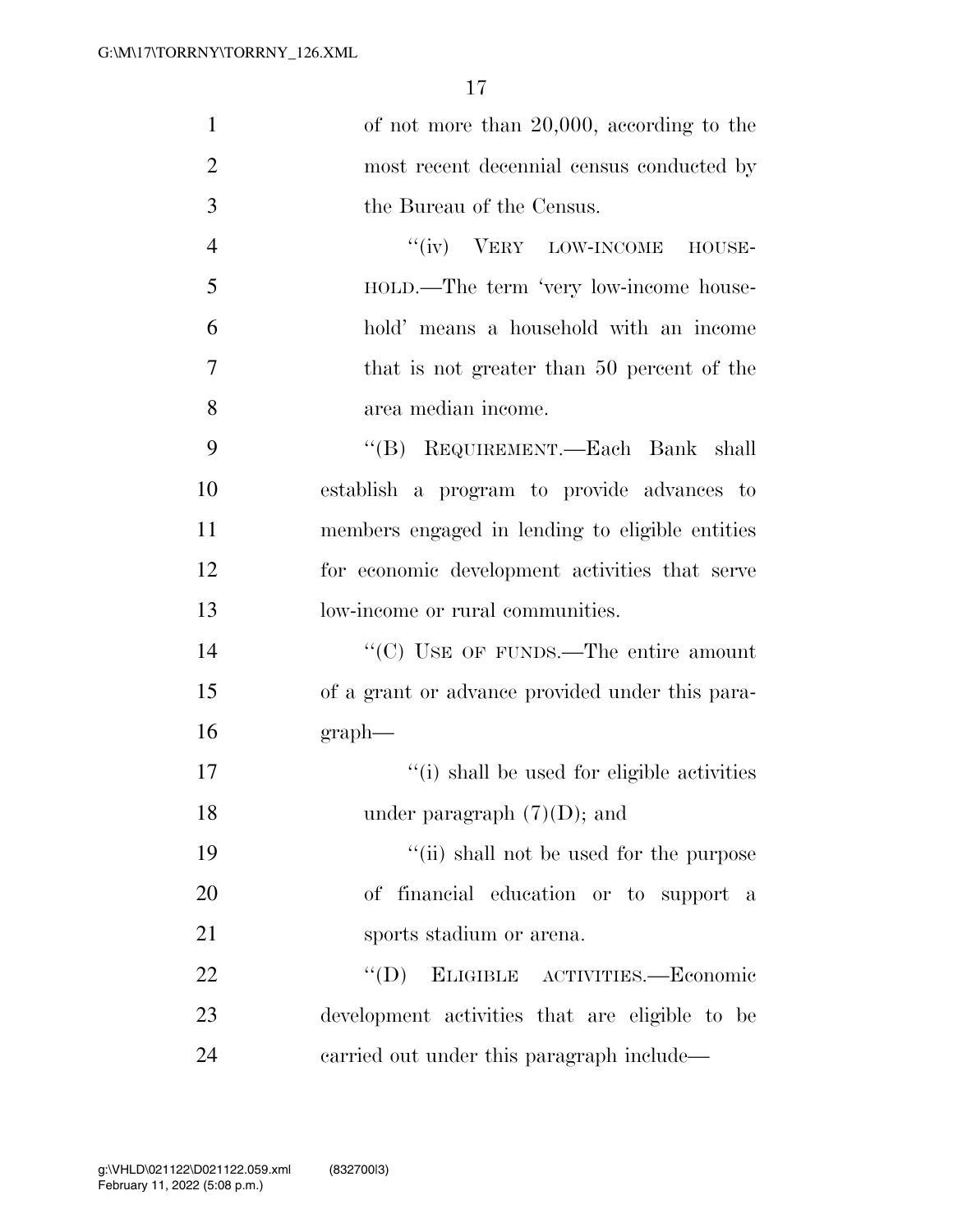| $\mathbf{1}$   | "(i) providing grants and equity in-          |
|----------------|-----------------------------------------------|
| $\overline{2}$ | vestments, including those that capitalize a  |
| 3              | revolving loan fund of a Treasury-certified   |
| $\overline{4}$ | non-depository community development fi-      |
| 5              | nancial institution for eligible economic de- |
| 6              | velopment activities;                         |
| 7              | "(ii) providing awards consistent with        |
| 8              | awards provided under section 680 of the      |
| 9              | Community Block Grant Act (42 U.S.C.          |
| 10             | 9921);                                        |
| 11             | "(iii) financing business transitions to      |
| 12             | worker-owned cooperatives or financing the    |
| 13             | sales of business assets to employees or      |
| 14             | community stakeholders that preserve jobs     |
| 15             | in low- and moderate-income communities;      |
| 16             | "(iv) financing capital expenditures,         |
| 17             | such as the purchase of equipment or real     |
| 18             | property for nonprofit organizations, in-     |
| 19             | cluding child care or health care facilities  |
| 20             | in low-income communities, that provide       |
| 21             | service to low-income households;             |
| 22             | $f'(v)$ financing operating expenses for      |
| 23             | nonprofit community development organi-       |
| 24             | zations engaged in community economic         |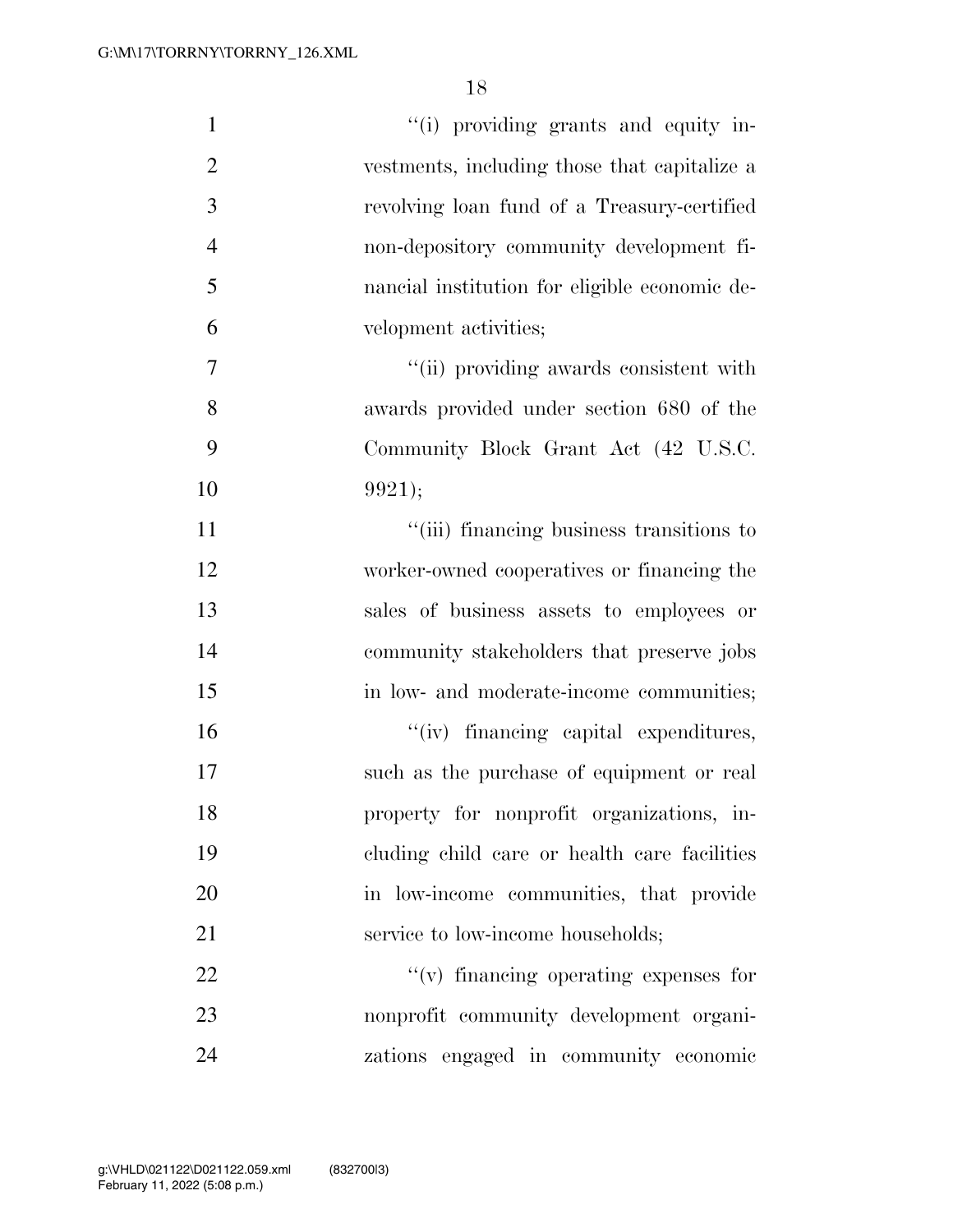development activities benefitting very low-income households;

3 ''(vi) water, road, broadband, clean energy, or municipal infrastructure invest- ments, including investments to address climate change, in lands owned by feder- ally-recognized Indian Tribes or commu- nities and economically distressed and eco-nomically distressed rural communities;

 $"$ (vii) providing community facilities or infrastructure, including public transit, green space consisting of parks with trees and shrubbery, heat-reflecting road and sidewalk upgrades, tornado shelters, public restrooms, or environmental cooling loca- tions accessible to the public in low-income communities; and

 ''(viii) any other activity established by the Director in consultation with the Banks and advisory councils of the Banks, Congress, and the public.

22 "(E) PRIORITIES FOR MAKING GRANTS AND ADVANCES.—In using amounts provided under this paragraph, each Bank member shall give priority to qualified projects such as—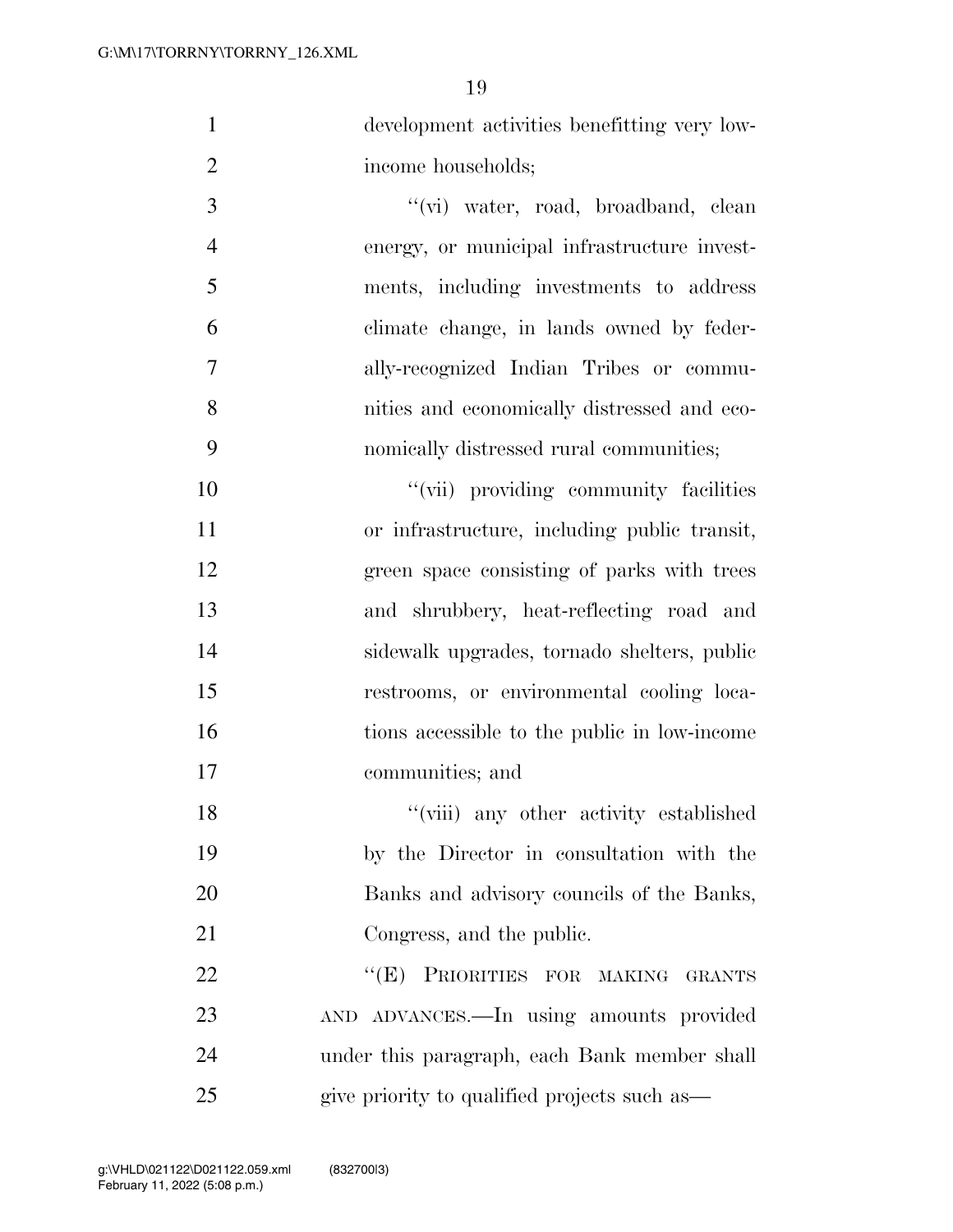| $\mathbf{1}$   | "(i) advances for mixed-use housing          |
|----------------|----------------------------------------------|
| $\overline{2}$ | developments that provide economic activ-    |
| 3              | ity and affordable housing for low-income    |
| $\overline{4}$ | and rural communities;                       |
| 5              | "(ii) advances for child care facilities     |
| 6              | that serve low-income households;            |
| $\overline{7}$ | "(iii) advances for programs that pro-       |
| 8              | vide economic opportunities for formerly     |
| 9              | incarcerated individuals;                    |
| 10             | "(iv) advances that enable conversion        |
| 11             | to employee- or community-owned compa-       |
| 12             | nies or financing the sales of business as-  |
| 13             | sets to employees or community stake-        |
| 14             | holders;                                     |
| 15             | "(v) advances to established regional        |
| 16             | and national intermediary organizations      |
| 17             | that already receive Federal funds and       |
| 18             | have the capacity to deliver economic devel- |
| 19             | opment activities to low-income households;  |
| 20             | and                                          |
| 21             | "(vi) any other priority established by      |
| 22             | Director in consultation with the<br>the     |
| 23             | Banks, advisory councils of the Banks,       |
| 24             | Congress, and the public.                    |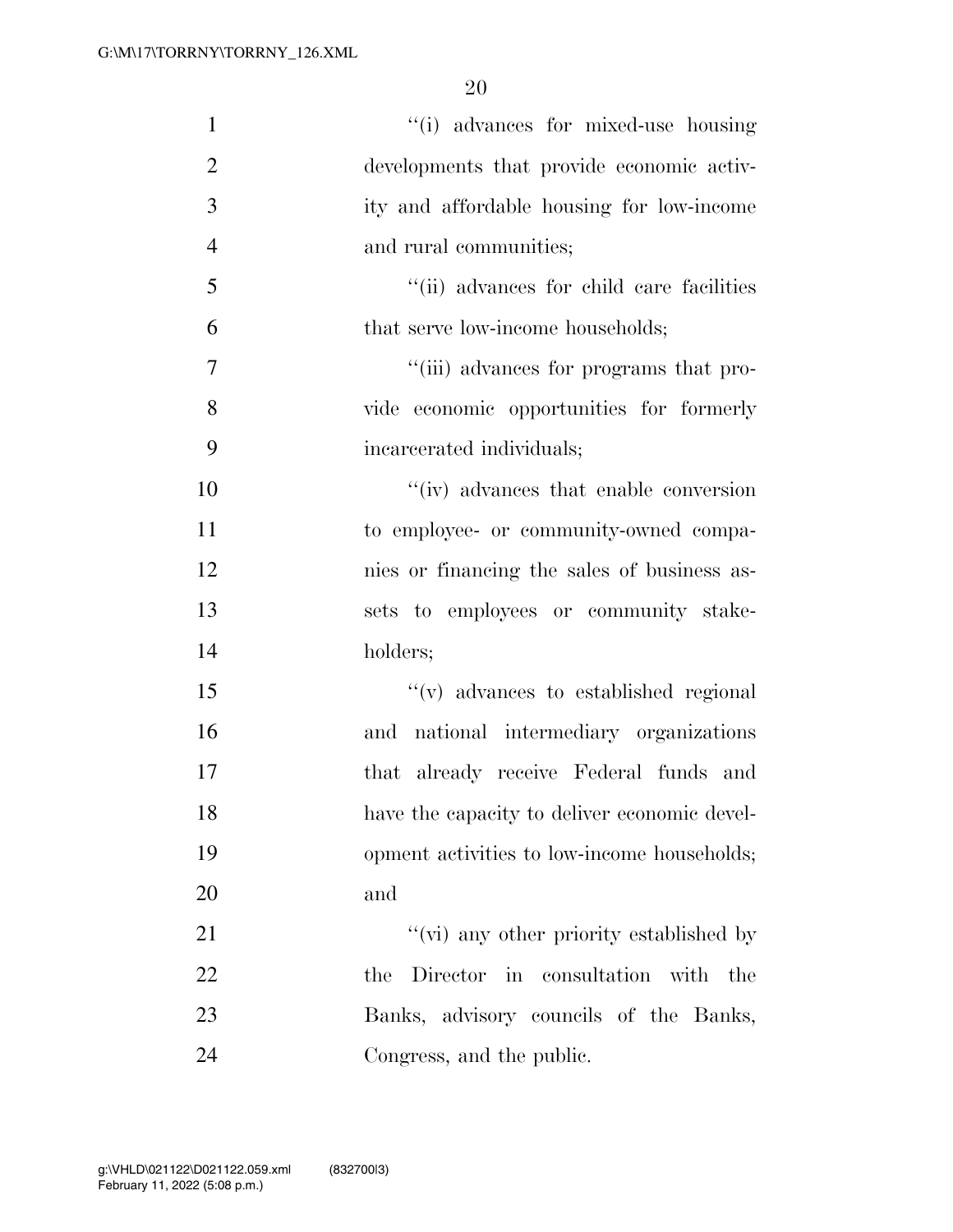| $\mathbf{1}$   | "(F) REQUIREMENTS FOR PROJECTS IN                  |
|----------------|----------------------------------------------------|
| $\overline{2}$ | COMMUNITIES.—With respect to<br>$\rm RURAL$<br>- a |
| 3              | project carried out by an eligible entity in a     |
| $\overline{4}$ | rural community under this paragraph—              |
| 5              | "(i) not less than $51$ percent of the             |
| 6              | population served by the project shall re-         |
| $\tau$         | side in the rural community;                       |
| 8              | "(ii) the projects shall primarily serve           |
| 9              | and benefit rural residents and commu-             |
| 10             | nities; and                                        |
| 11             | "(iii) the rural community shall be                |
| 12             | within the jurisdiction of the eligible entity.    |
| 13             | "(G) REPORT.—Each member receiving a               |
| 14             | grant or advance under this paragraph shall re-    |
| 15             | port annually to the Bank making the grant or      |
| 16             | advance concerning the use by the member of        |
| 17             | the grant or advance.                              |
| 18             | "(H) CONTRIBUTION TO PROGRAM.—Each                 |
| 19             | Bank shall annually contribute 10 percent of       |
| 20             | the preceding year's net income, or such pro-      |
| 21             | rated sums as may be required to ensure that       |
| 22             | the aggregate contribution of the Banks shall      |
| 23             | not be less than \$100,000,000 for each such       |
| 24             | year, to support grants and advances made          |
| 25             | under this paragraph. Of such contribution, an     |